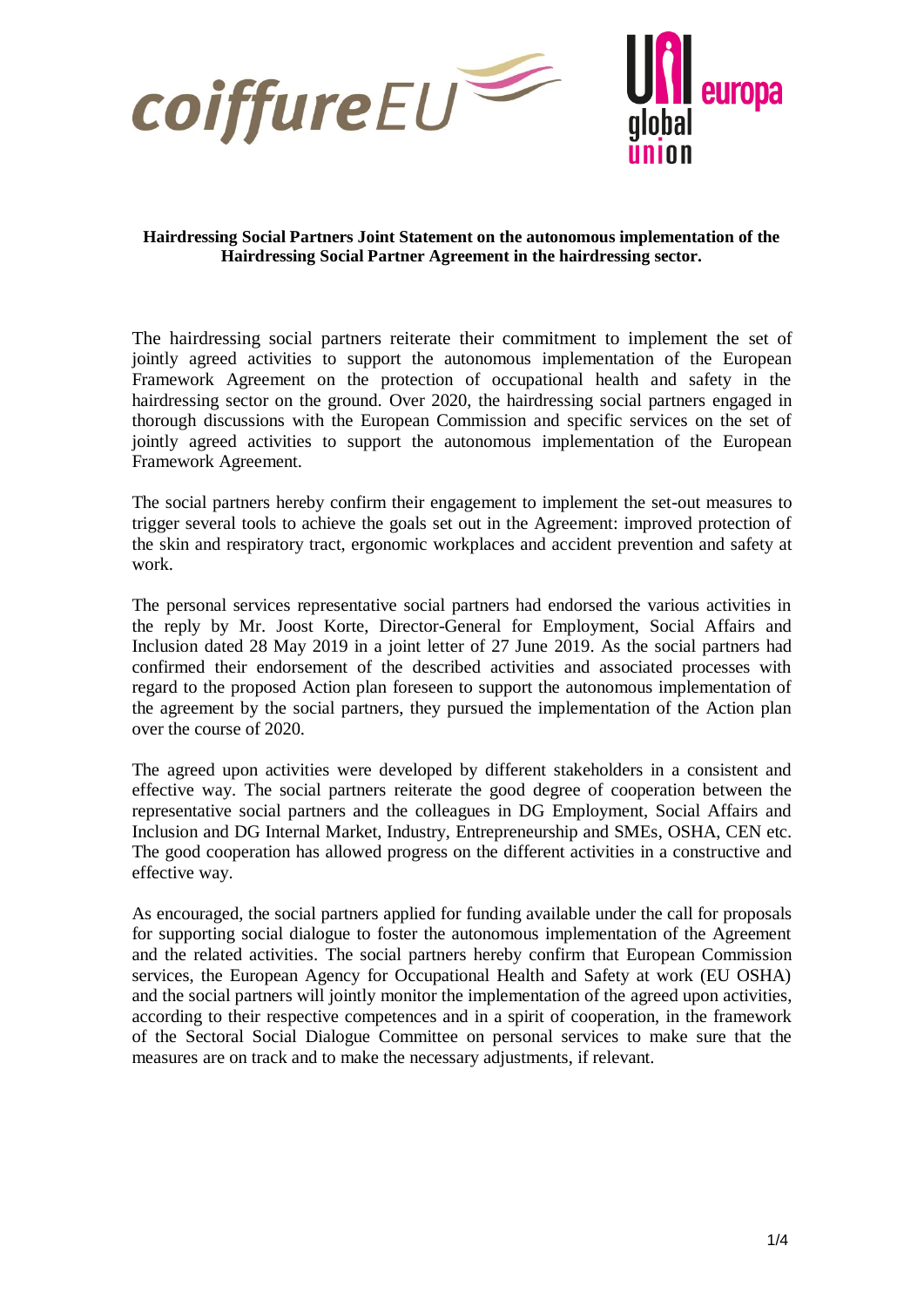

The social partners confirm that the following actions have been engaged in good cooperation with the relevant stakeholders and these actions will be pursued over time:

1. Improve the effective enforcement of the EU Cosmetics Regulation and raise awareness to ensure safety of cosmetics used in the hairdressing sector

The aim is to organise a workshop on the issue with the full involvement of all stakeholders (SCCS, DG GROW, DG EMPL, DG SANTE, ACSH, social partners, researchers, scientists) and steps are engaged to fine-tune the content and organise the Workshop. The preparation of the Workshop has started. A draft agenda has been agreed between DG EMPL and DG GROW with the inputs of the social partners. The social partners would like to hereby confirm the joint decision to proceed with the organisation of the workshop in the second half of 2021. Furthermore, the social partners, in collaboration with DG GROW have committed to identify and prioritise harmful cosmetic **substances** in cosmetic products through the funded social dialogue project and inform the results to the SCCS with the aim to ameliorate the risk assessment evaluation (processes) of certain hairdressing cosmetics. The social partners have engaged a research consortium through the funded project and the project will deliver the outputs to inform the SCCS.

2. Improve occupational health and safety situation in the hairdressing sector by reviewing/updating/clarifying the rules on Personal Protective Equipment (PPE)

The improved legal basis for PPE standardisation under Regulation (EU) 2016/425, through the Commission's new specific PPE standardisation request aiming to provide the legal base for future standardisation developments was adopted by the Committee on Standards. On 1 September 2020, the Committee on Standards gave its positive opinion on the draft PPE Standardisation Request. This version did not contain a reference to a specific standard for hairdresser's gloves. The list of standards will nonetheless be revised at regular intervals to reflect the progress of the standardisation activities in the sector. Therefore, depending on the progress of the elaboration of the standard in the framework of CEN, the reference of a potential future standard on hairdressers' gloves will also be added to the list in the Annex of the PPE Standardisation Request on the occasion of one of its subsequent revisions.

The social partners take stock that there have been clarifications in the Guidelines for the PPE Regulation 2016/425 justifying that hairdressing gloves are to be considered PPE of category III to protect from chemical risks. The social partners provided inputs (PPE meetings of 7/10/2019 and PPE meeting of 13/11/2020) to justify the categorisation of the hairdressing glove as PPE of category III for chemical risk protection for further submission to the members of the PPE Working Group, and to achieve modifications and improvements in the "PPE Regulation Guidelines". The social partners are engaged with the Commission services to contribute to the ongoing initiatives around market surveillance, compliance and enforcement (Regulation EU 2019/1020). Additionally, the demand from the social partners was transmitted for comments to the national authorities in charge of market surveillance in their Administrative Co-operation (AdCo) Group. The social partners have introduced their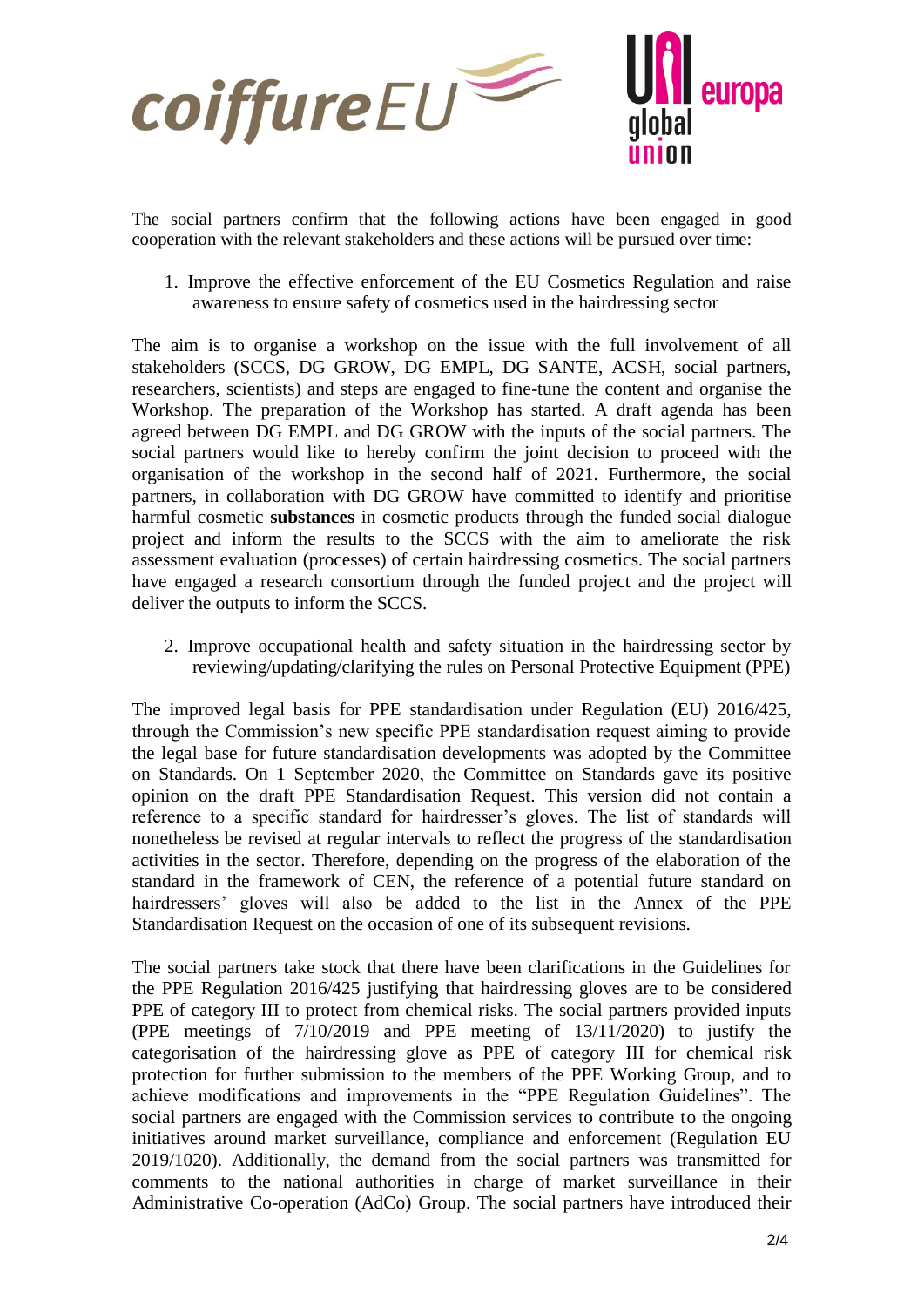

request to CEN for the elaboration of a hairdresser glove standard. CEN has established the Working Group for this specific standardisation request and the WG has started its examination work. Furthermore, the sector was referenced as an activity requiring the provision of PPE through the revised Directive 89/656/EEC (Annex III) as published on 24 October 2019.

3. Develop sector guidance to support the practical application of the SPA for workers and employers in the hairdressing sector, particularly in micro and small enterprises

A sector-specific guidance implementing the hairdresser agreement was prepared on the basis of inputs from Coiffure EU and UNI Europa by DG EMPL.B3. The guidelines are addressed to national administrations (for example National Labour Inspectorates) so as to adapt the document at national level to a specific context and to reach the hairdressers. The draft was sent to the social partners prior to the meeting held on 15 September 2020. The Commission services asked for written comments from social partners

The aim is to publish the guidance in the first half of 2021. The SPA has been translated in all European languages and it is foreseen that the guidance, once adopted and published, would also be translated to maximise its effects.

4. Consider the SPA in the activities developed by EU OSHA

The social partners are recognised stakeholders in the EU OSHA Healthy Workplaces Campaign on dangerous substances and on MSDs (2020-2022) to support the hairdressing sector. The Campaign on MSD will use the deliverables of the joint Social Dialogue Project and will through various means promote sectoral outputs (ERGOHAir). The social partners recognise that EU OSHA has supported the sector in several ways and that this cooperation will be pursued. The social partners cooperate with EU OSHA on the development of an OSHwiki on the sector allowing a single document containing all the information produced by EU OSHA, European Commission services and other EU Agencies on the hairdressing sector as well as social partner deliverables (SafeHair, ERGOHair, OiRA tool, etc.) that will be regularly updated.

5. Actions by Senior Labour Inspectors' Committee (SLIC)

The social partners are engaged together with the Commission services to cooperate with the instances of SLIC to raise awareness regarding the specific hairdressing sector concerns with a specific focus on enforcement of EU OSH legislation and the development of guidelines for inspectorates at national level. Social partners are ready to raise awareness and transmit all relevant information regarding enforcement actions in their sector to the SLIC and engage more collaboration with the SLIC.